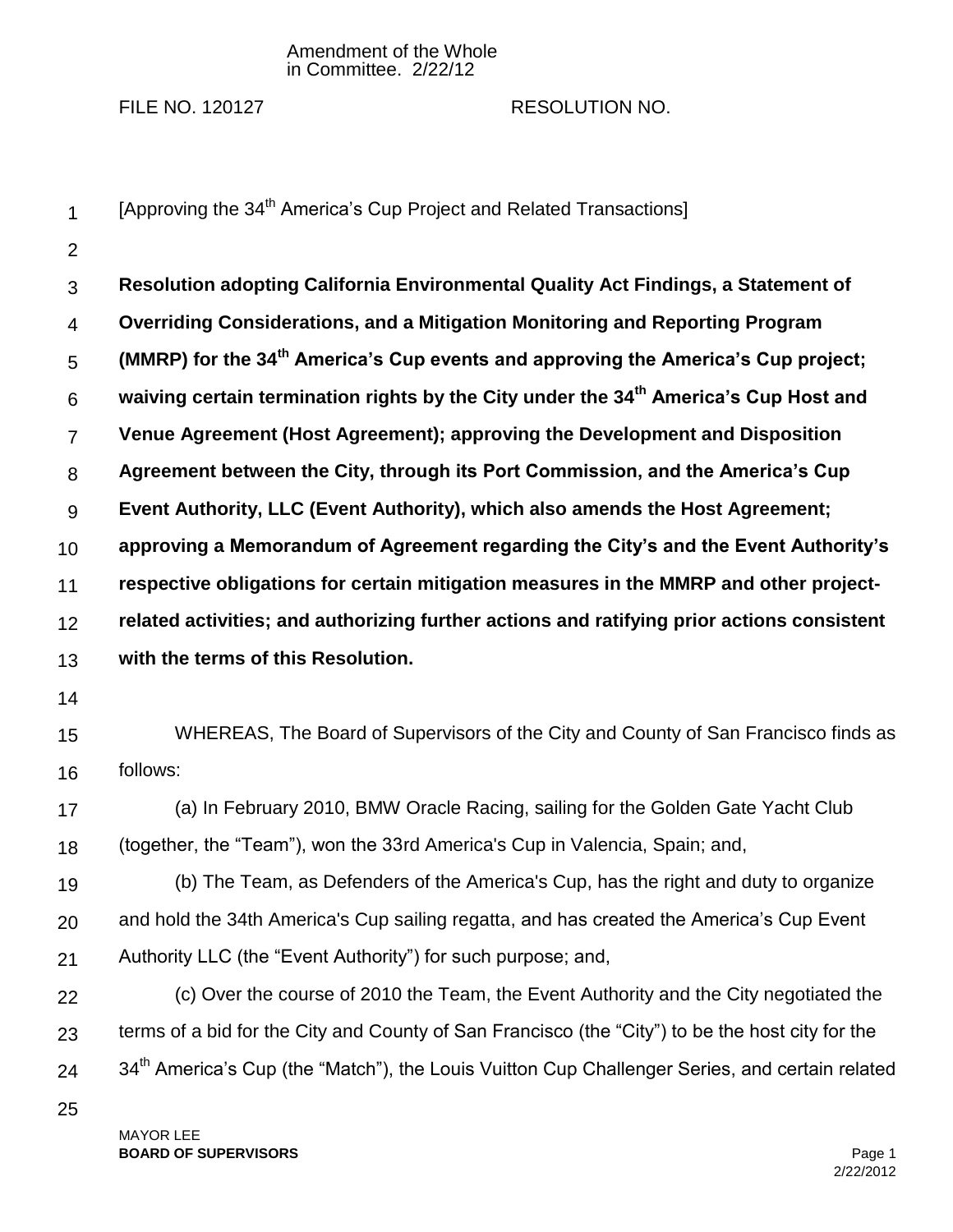1 regattas in 2012 and 2013 (together, the "Event"); and,

 $\mathcal{P}$ 3 4 5 6 7 (d) In furtherance of those negotiations, supporters of bringing the Event to San Francisco established the America's Cup Organizing Committee (the "ACOC"), a nonprofit public benefit corporation which includes civic and corporate leaders from throughout the Bay Area, California and the nation, as well as a bipartisan honorary committee including elected and appointed representatives from our local, state and federal governments; and,

8 9 10 11 (e) On December 14, 2010, by its Resolution No. 585-10, the Board of Supervisors approved the terms of a 34th America's Cup Host and Venue Agreement (subject to further addition, amendment or modification under certain conditions) and other aspects of the City's bid to host the Event (the "Host Agreement"); and,

- 12 (f) As approved under Resolution No. 585-10, the Host Agreement contemplated:
- 13

14 15 16 17 (i) The Event Authority, the City and the ACOC as signatories to the agreement; (ii) A number of commitments by ACOC in support of the host city bid, including but not limited to a fundraising program of \$32 million over three years, the proceeds of which are to be provided to the City to defray a portion of the City costs of hosting the Event;

18 19 20 (iii) sole source negotiations between the City (acting through the Port Commission (the "Port") and other relevant City agencies) and the Event Authority for venue leases and other agreements to use City property needed for the Event;

21 22 23 24 (iv) an investment before the  $34<sup>th</sup>$  America's Cup Match of at least \$55 million by the Event Authority in substructure and infrastructure improvements to Port facilities for the Event, subject to City approval of the improvements and verification of the Event Authority's costs;

25

(v) undertaking and completing environmental review of the proposed project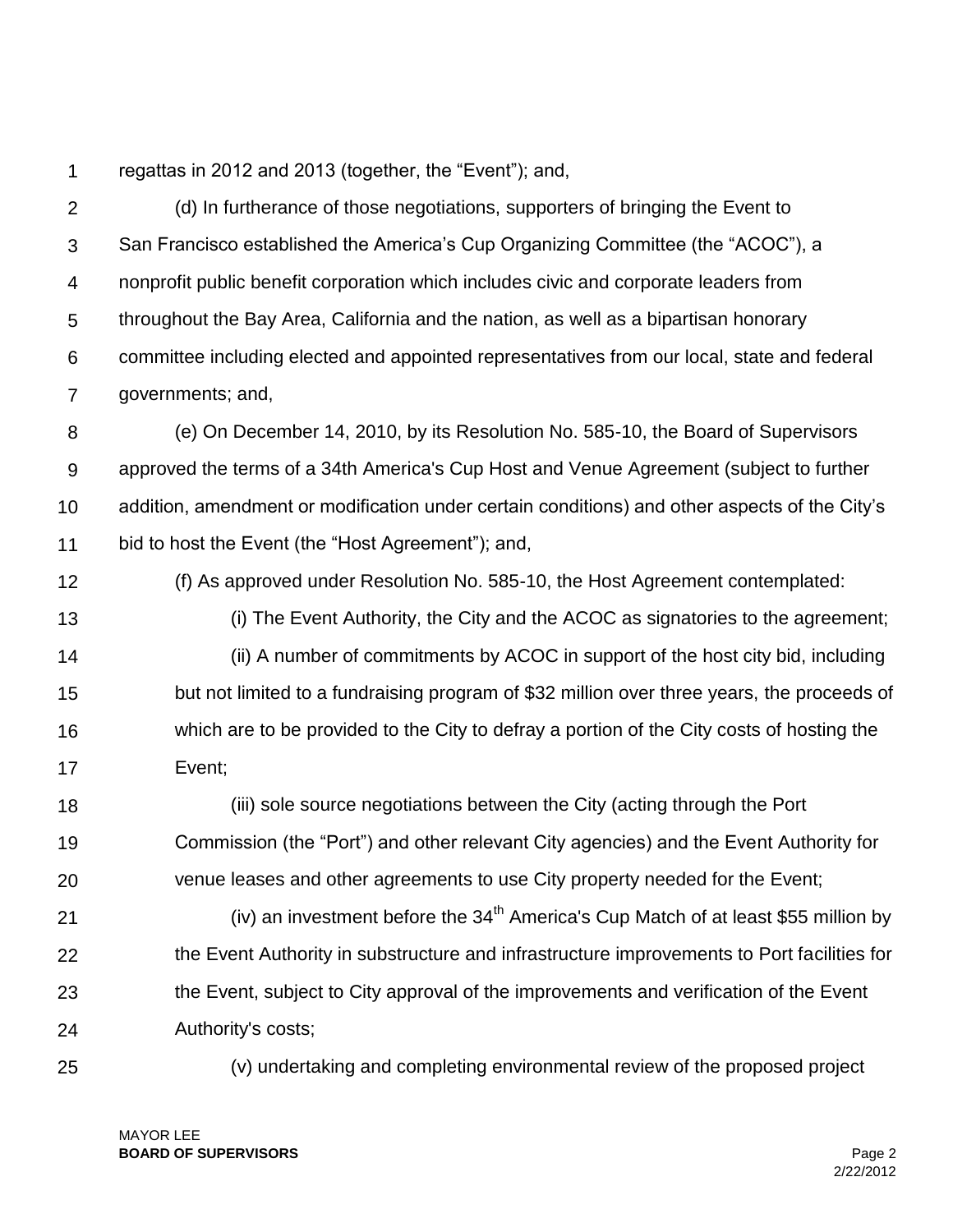- 1  $\mathcal{P}$ under the California Environmental Quality Act ("CEQA") before the City's consideration of any approvals for the Project;
- 3 4 5 (vi) in exchange for a \$55 million pre-Match investment, an agreement by the City to grant the long-term development rights to Piers 30-32 and Seawall Lot 330 on a sole source basis to the Event Authority; and,
- 6 7 8 9 10 11 12 13 (vii) in exchange for substructure and infrastructure improvements above \$55 million, an agreement to reimburse the Event Authority through long-term development rights to Port venues on a sole source basis, together with proceeds of property tax increment from infrastructure financing districts associated with the future development of Piers 30-32 and Seawall Lot 330 and other funding sources, all subject to the terms and conditions of the Host Agreement, including future development project-specific environmental review under CEQA and future approvals by the Port Commission and Board of Supervisors, among other agencies; and,
- 14 15 (g) In addition to approving the terms of a Host Agreement, in adopting Resolution No. 585-10 the Board of Supervisors made the following findings:
- 16 17 18 19 20 21 22 23 (i) In response to identified negative financial impacts to the Port that could result from hosting the Event, Resolution No. 585-10 referenced a range of potential solutions, including using Charter Section B7.320 to offset race-related, net short-term rent reductions to the Port, financing certain City costs to prepare venues for the Event with City certificates of participation, and City financing for waterfront improvements to offset reductions in the Port's revenue bond capacity, subject to the review and approval of the City's Capital Planning Committee, the Mayor and the San Francisco Board of Supervisors, as applicable;
- 24 25 (ii) In Resolution No. 585-10 the Board of Supervisors found that hosting the 34th America's Cup in San Francisco would generate significant public benefits for the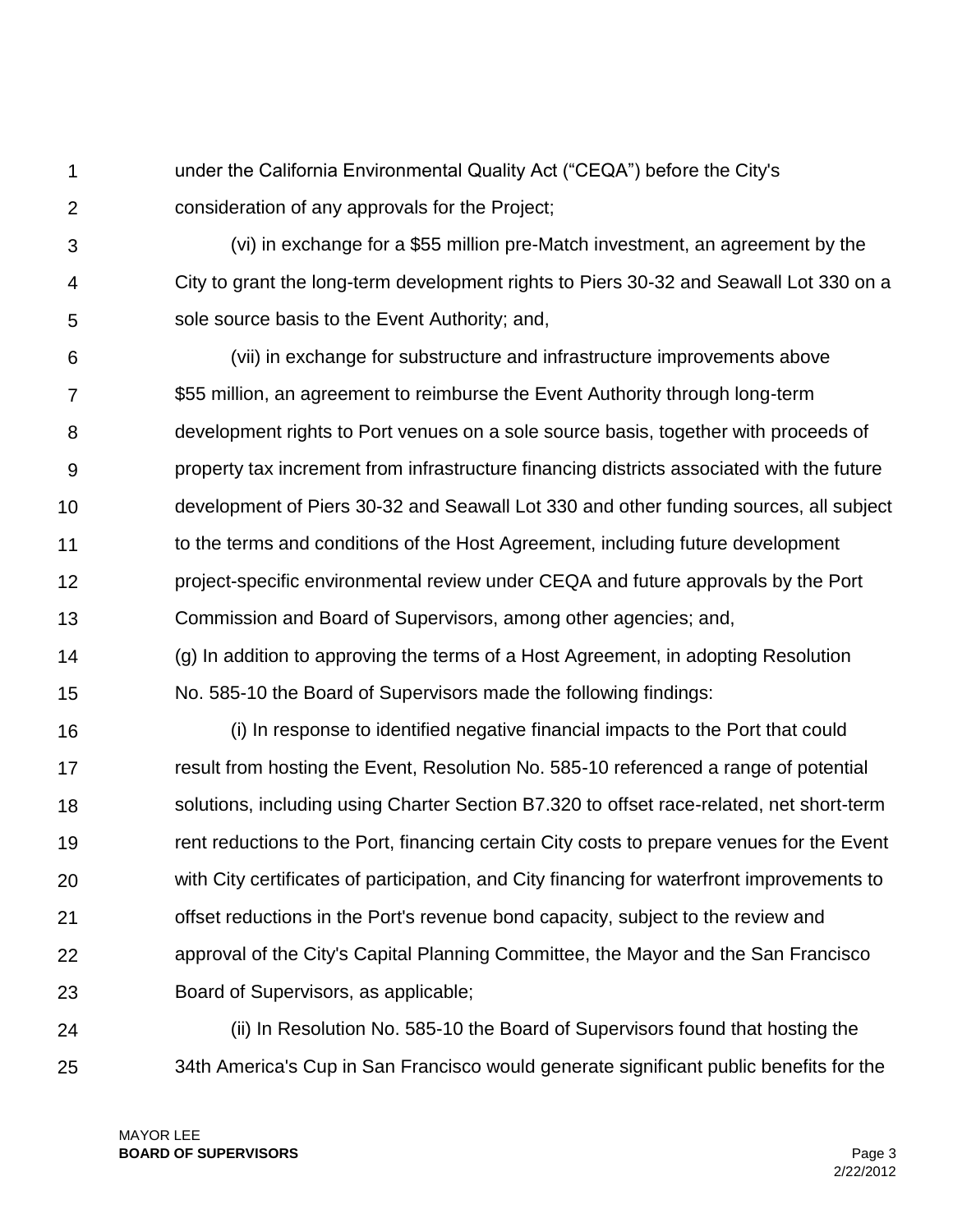1  $\mathcal{P}$ 3 4 5 City including: (1) the repair, improvement and productive reuse of certain City piers along the City's waterfront that are currently in a state of disrepair; (2) the generation of significant new jobs and economic development in a very short period of time; and (3) new opportunities for people to access, view and enjoy the San Francisco Bay as part of an extraordinary showcase for the Bay to the world; and,

- 6 7 8 (iii) In Resolution No. 585-10 the Board of Supervisors found that the plan to undertake and implement the Event is fiscally feasible and responsible under San Francisco Administrative Code Chapter 29; and,
- 9 10 11 12 (h) On December 31, 2010 the Team selected San Francisco as the host city for the Event, subject to execution of the Host Agreement by the City, the Event Authority and ACOC, reflecting the terms negotiated by the parties within the authorization provided by Resolution No. 585-10; and,

13 14 (i) The executed Host Agreement is on file with the Clerk of the Board in File No. 101259; and,

15 16 17 18 19 20 (j) As contemplated by the Host Agreement, the Event Authority and the City, acting through the Planning Department, the Port of San Francisco and the Office of Economic and Workforce Development, and with the cooperation of numerous other City agencies, have together undertaken a planning and environmental review process for the Event and provided for appropriate public hearings before the Planning Commission, the Port Commission and other City commissions with an Event implementation role; and,

21 22 23 24 25 (k) In conjunction with the planning and environmental review process Port and City staff have negotiated more detailed terms for delivery of Port venues to the Authority for the Event, approval and acceptance of Event Authority improvements to City property, procedures for implementing the long-term real estate transactions contemplated under the Host Agreement, and indemnification obligations, as set forth in a Development and Disposition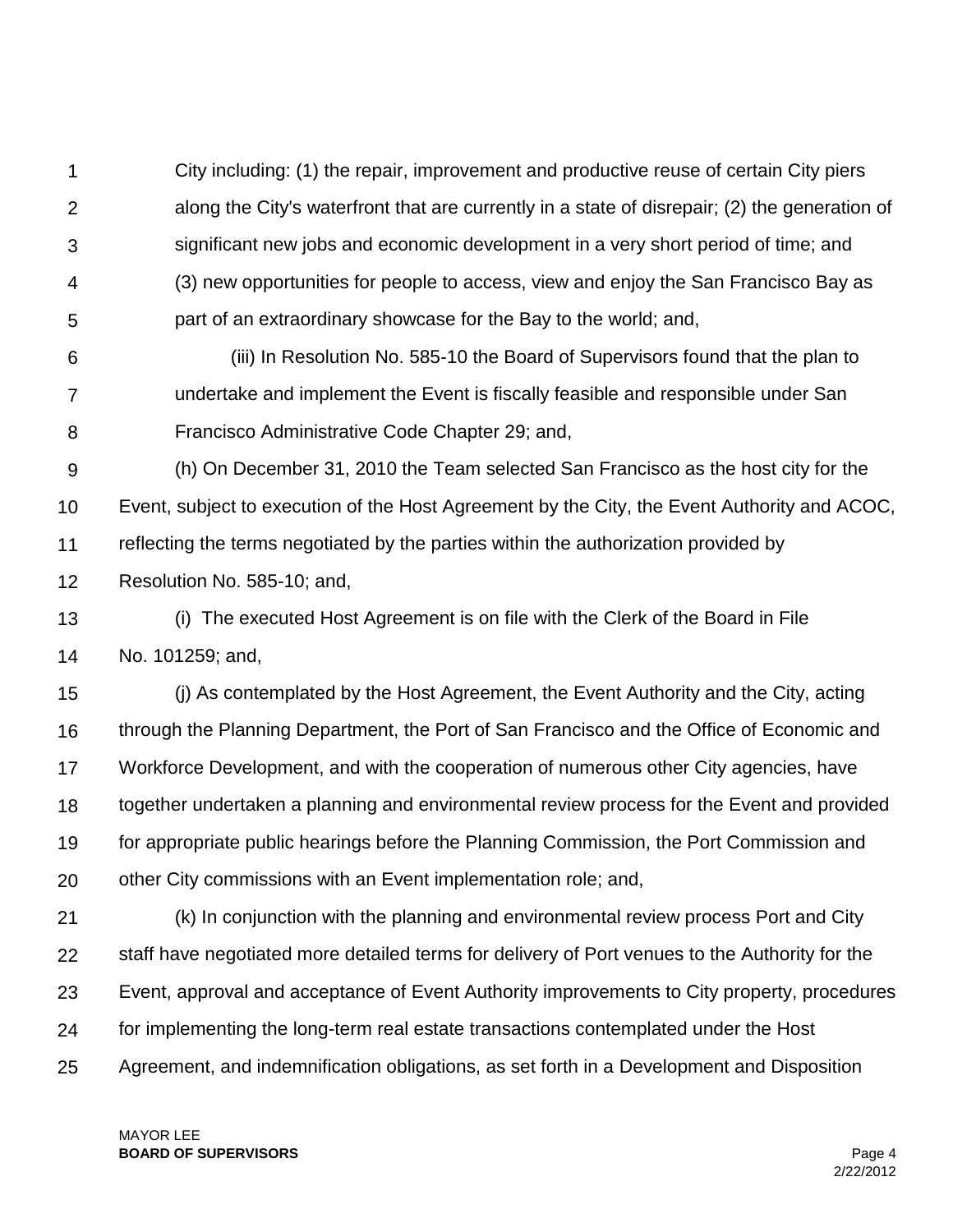1  $\mathcal{P}$ 3 4 Agreement between the City, through its Port, and the Event Authority (the "DDA"), with which the Event Authority and the City intend to replace and supersede Sections 5, 6, and 7 (relating to Venues, Event Authority improvements to City property, and long-term development rights) and Section 15 (relating to indemnification obligations) of the Host Agreement; and,

5 6 7 8 9 (k) On July 11, 2011, the Planning Department published a Draft Environmental Impact Report (the "Draft EIR") for the contemplated Event activities, including a conceptual analysis of potential long-term development on Port lands contemplated under the Host Agreement (the "Project"), for public review and accepted public comments for a 45-day comment period; and,

10 11 (l) On August 11, 2011, the Planning Commission held a public hearing on the Draft EIR; and,

12 13 14 15 (m) On December 1, 2011, the Planning Department issued a document that set forth public comments to the Draft EIR and official responses (the "Comments and Responses document") which, together with the Draft EIR comprises the Final Environmental Impact Report ("Final EIR"); and,

16 17 18 19 20 21 22 (n) The Comments and Responses document included analysis of a "Project Variant" for the America's Cup project, based on project changes and improvements developed in response to public comments and further event planning which reduced environmental impacts as well as new, additional mitigation measures which reduced or avoided environmental impacts that were described in the Draft EIR, as well as analysis of a "Reduced Intensity AC34 and Long Term Development Sub-Alternative" that provided more specific information about long-term development; and,

23 24 25 (o) On December 15, 2011, the Planning Commission held a public hearing and, by Motion No. 18514 adopted by a unanimous vote of those Commissioners present, certified the Final EIR as accurate, adequate, and complete; and,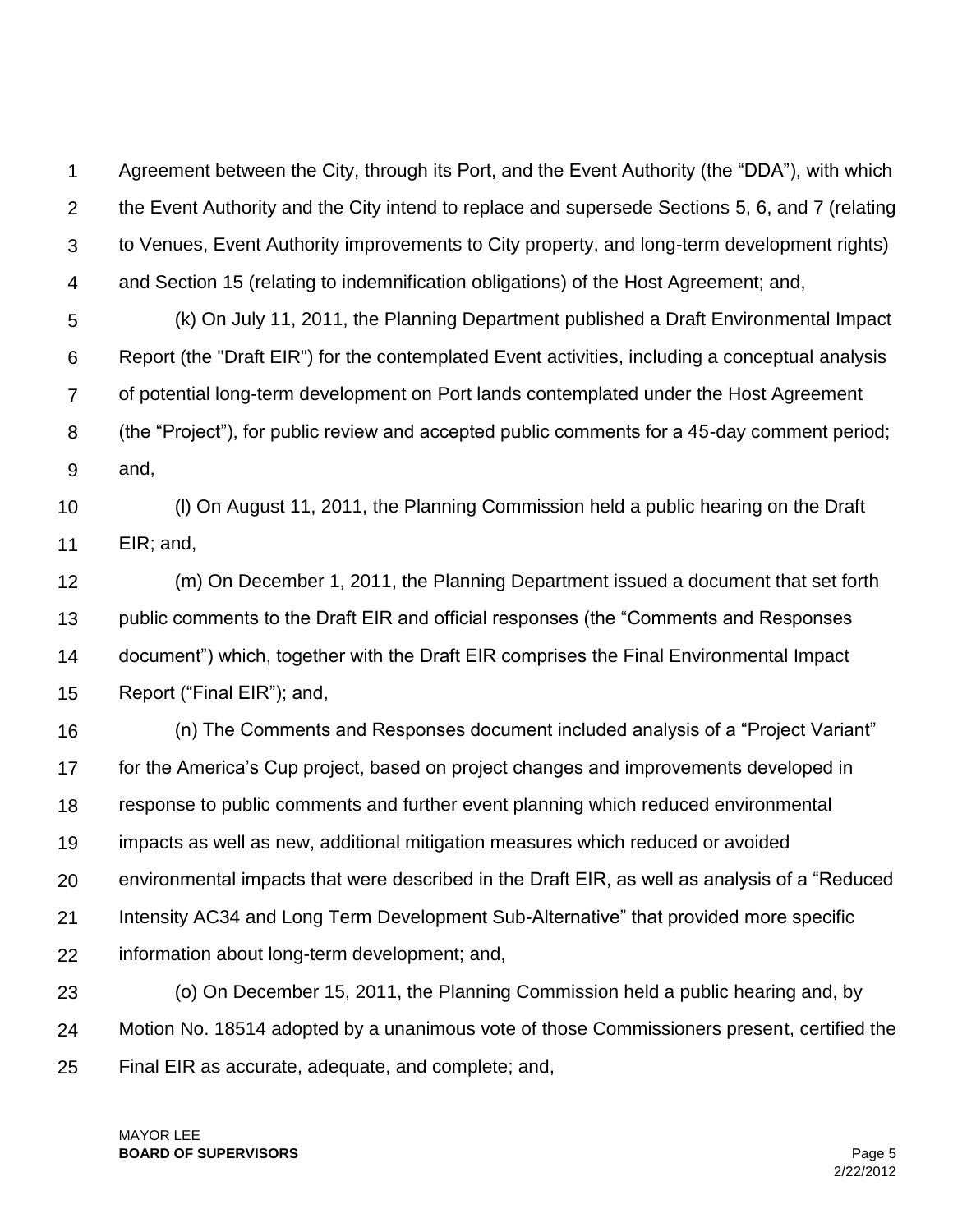1  $\mathcal{P}$ 3 (p) A copy of Planning Commission Motion 18514 is on file with the Clerk of the Board of Supervisors in File No. 120127 and is incorporated herein by reference as though fully set forth; and,

4 5 6 7 8 9 (q) On December 16, 2011, the Port Commission by unanimous vote approved its Resolution Nos. 11-79 and 11-80 (the "Port Resolutions"), which adopted CEQA findings including a Statement of Overriding Considerations and a Mitigation Monitoring and Reporting Program (the "MMRP")—(the "CEQA Findings") and approved certain aspects of the AC34 event plans, including the DDA, subject to Board of Supervisors approval of the DDA as an amendment to the Host Agreement; and,

10 11 12 13 14 15 (r) As set forth in detail in the CEQA Findings, the proposed AC34 events, as well as the Event Authority's long-term development rights, were analyzed in the Final EIR "Reduced Intensity AC34 and Long Term Development Sub-Alternative" described in Chapter 11 of the Final EIR. The Project includes elements of the Project Variant, the Sub-Alternative and Alternative 4, as discussed in the Final EIR and as set forth in the CEQA Findings, and was identified as one of the environmentally superior alternatives in the Final EIR; and,

16 17 18 (s) Copies of the Port Resolutions, including the CEQA Findings and the MMRP, as well as the conditionally-approved DDA, are on file with the Clerk of the Board in File No. 120127 and are incorporated herein by reference as though fully set forth; and,

19 20 21 22 (t) Two appeals were filed timely challenging the Planning Commission's certification action. At its hearing on January 24, 2012, the Board of Supervisors denied the appeals by its Motion M12-011, which is on file with the Clerk of the Board in File No. 120127 and incorporated herein by reference as though fully set forth.

23 24 25 (u) By its terms the DDA replaces Articles 5, 6, 7, and 15 of the Host Agreement in their entirety and adds Section 2.4, giving the Event Authority the right to terminate the Host Agreement if it terminates the DDA, and Section 2.5, incorporating into the Host Agreement a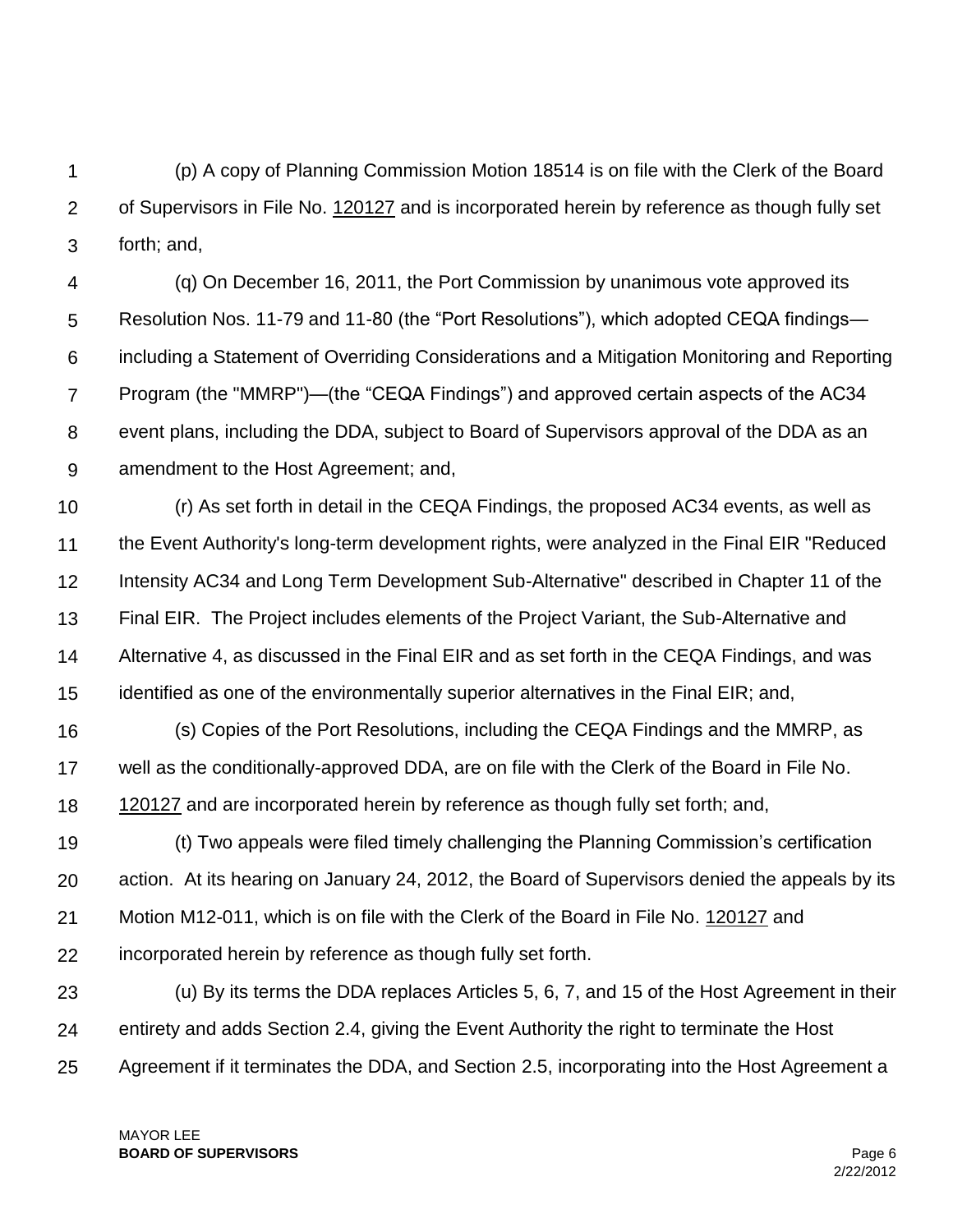1  $\mathcal{P}$ Memorandum of Agreement regarding the City's and the Event Authority's respective obligations for "Project Sponsor" mitigation measures in the MMRP; and,

3 4 5 6 7 8 9 (v) The DDA generally reflects the Host Agreement's financial structure, whereby the Event Authority in return for its investments in improvements required for the Event would be repaid through development rights, rent credits at Port sites, payments from the proceeds of property tax increment from infrastructure financing districts derived from Piers 26, 28, 30-32 and Seawall Lot 330, and other funding sources in total amounts sufficient to compensate the Event Authority for its investment, subject to specified limitations on the City's repayment sources; and,

10 11 12 13 14 15 16 17 (w) Under Section 9.4 of the Host Agreement, the ACOC agreed to endeavor to raise up to \$32 million over a three year period from private sources to reimburse the City for a portion of the City's costs in meeting its obligations under the Host Agreement, such as the costs of environmental review and the provision of adequate operational resources as set forth in the Implementation Plans (as such term is defined below). Section 9.4 established fundraising targets for the ACOC of \$12 million in year one ending seven working days after completion of environmental review under CEQA, and \$10 million each in years two and three; and,

18 19 20 21 22 23 24 25 (x) The Controller's Office has issued a Memorandum to the President of the Board of Supervisors dated February 6, 2012, which is on file with the Clerk of the Board in File No. 120127 and is incorporated herein by reference as though fully set forth, reporting on the Controller's independent evaluation of ACOC's progress towards its year one fundraising goal of \$12 million, in which the Controller concludes that the ACOC has obtained written pledges, letters, and agreements totaling \$12 million payable to the ACOC over the coming three years, and that ACOC will be in financial position to make a payment to the City of approximately \$8 million net of ACOC expenses, absent additional fundraising; and,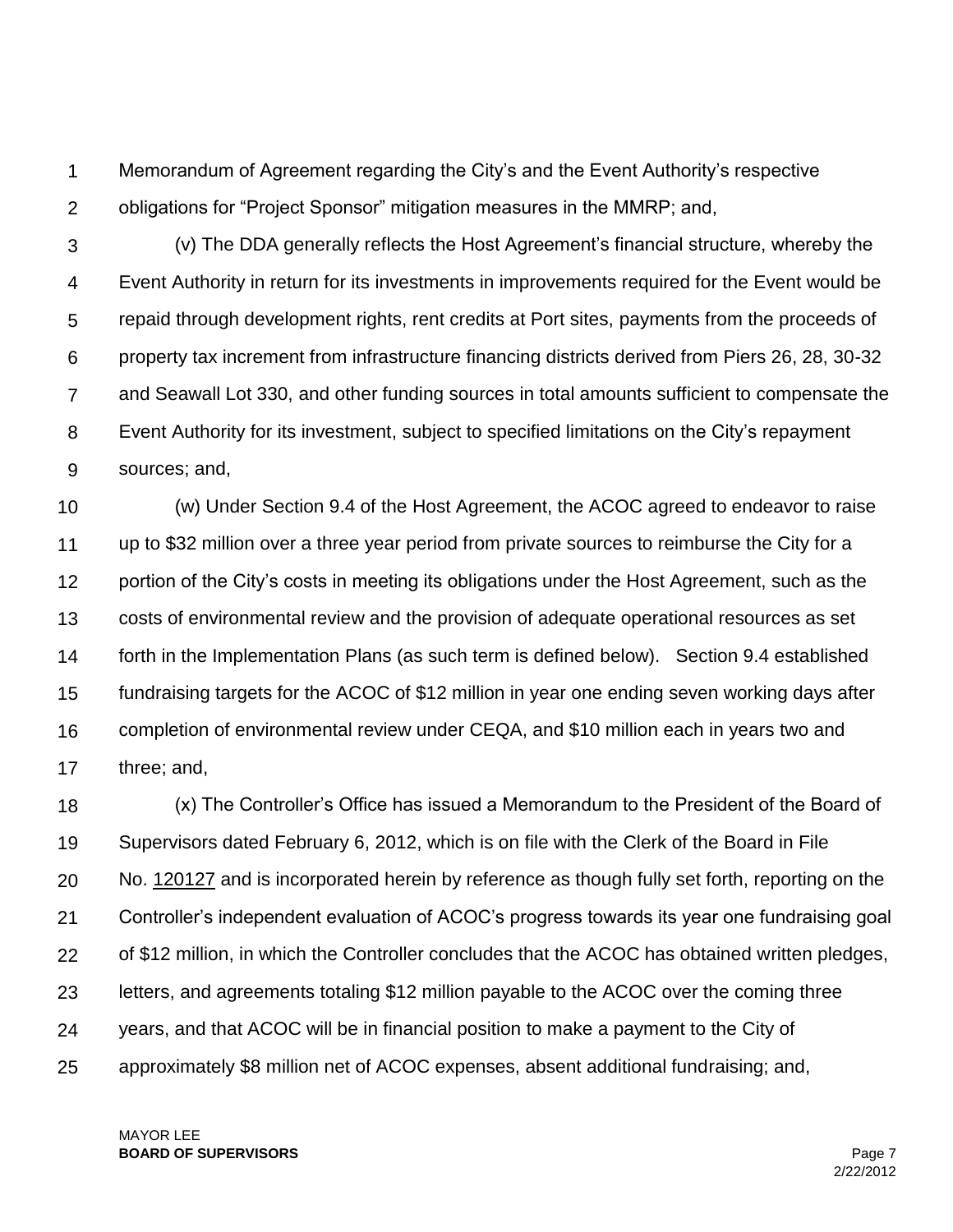1  $\mathcal{P}$ (y) The ACOC has made a commitment to have \$9 million in hand and available to reimburse the City for City costs by June 30, 2012; and,

3 4 5 6 7 8 9 (z) Under Section 9.3 of the Host Agreement, the ACOC agreed to provide to the Event Authority an irrevocable letter of credit, or other financial guarantee issued by a surety, in form and by an issuer acceptable to the Authority in the amount of \$32 million to provide compensation to the Authority if either the City or the ACOC fails to perform its obligations under the Host Agreement. The ACOC and the Event Authority are in discussions on the form this security will take to satisfy this obligation; such form may include an insurance product and an escrow account; and,

10 11 12 13 14 15 16 17 (aa) Article 2 of the Host Agreement includes a number of termination rights for the parties, including but not limited to the City's right to determine not to proceed with the Event based on the information generated by the environmental review process, the City's right to terminate if the ACOC fails to meet its year one fundraising target of \$12 million by the date that is seven working days after the completion of the CEQA process, and the Event Authority's right to terminate if the ACOC fails to provide security in the amount of \$32 million to the Authority to compensate the Authority for any failure by either the City or the ACOC to perform is obligations under the Host Agreement; and,

18 19 20 21 22 23 24 25 (bb) The DDA includes as a condition precedent that all termination rights under Article 2 of the Host Agreement, except under Section 2.4, expired or have been waived; and, (cc) The Host Agreement called for the submission of the following implementation plans on or before the seventh day after completion of the CEQA process: People Plan, Security Plan, Waste Management Plan (now known as the Zero Waste Plan), Youth Involvement Plan, Workforce Development Plan, Ambush Marketing Plan, Advertising Plan, Water and Air Traffic Plan, and LEED Plan (now known as the Sustainability Plan), copies of which are on file in File No. 120127 (together, the "Implementation Plans") and will be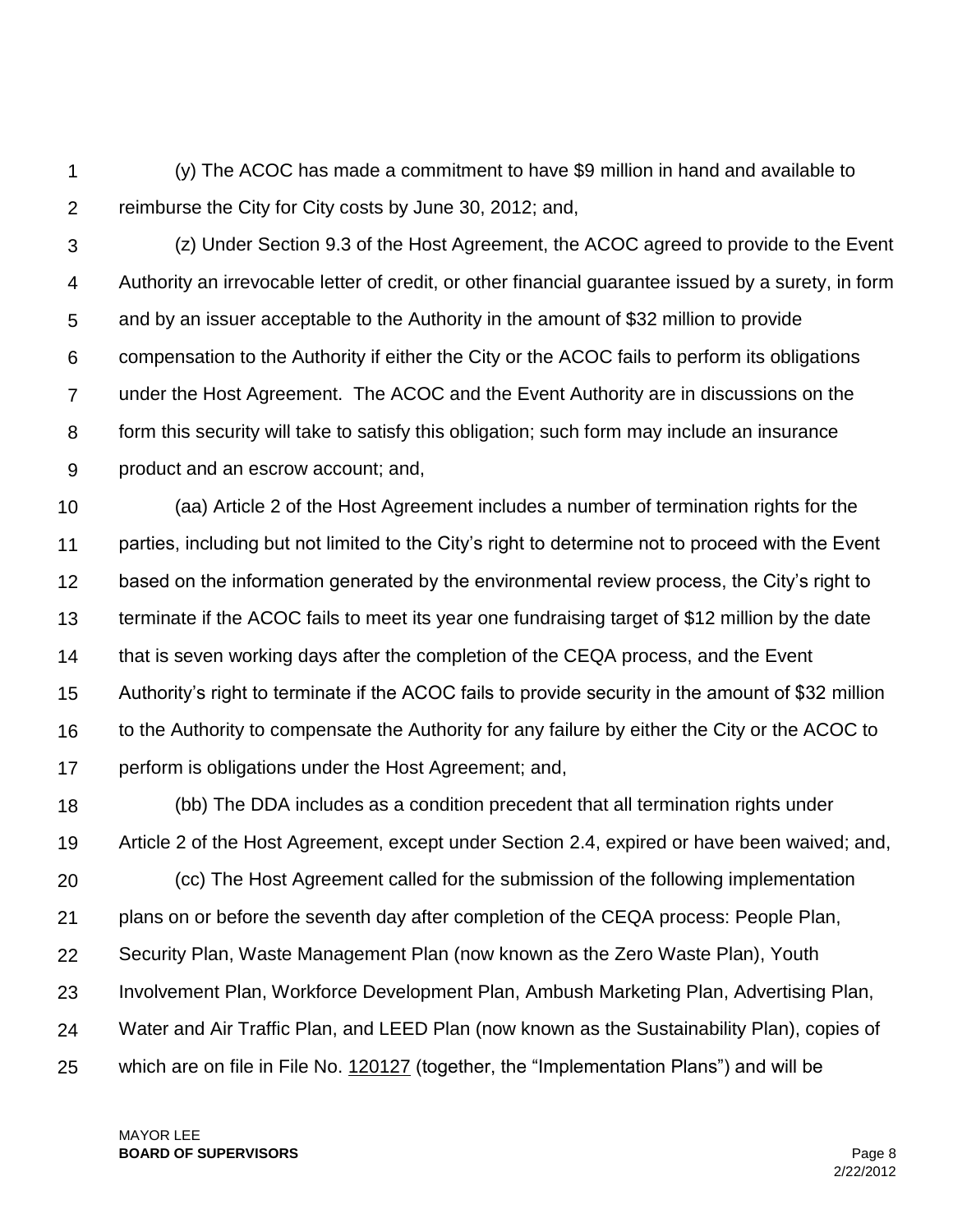1 attached to and made a part of the HVA; and,

 $\mathcal{P}$ 3 4 5 (dd) Section 2.1(i) of the Host Agreement provides the City with the authority as lead agency under CEQA to "require modifications to the Event, including agreements pertaining to the Event, as are deemed necessary to mitigate significant environmental impacts if said impacts are identified through the environmental review process"; now, therefore, be it

6 7 8 9 10 11 RESOLVED, That this Board has reviewed the Final EIR and finds that the actions contemplated by this resolution are within the scope of the Final EIR and were fully analyzed in the Final EIR, and that no changes have occurred in the Project or in the circumstances surrounding the Project, nor has any new information regarding the project or its circumstances come to light, that would require changes or additions to the Final EIR. Accordingly, this Board hereby adopts as its own the CEQA Findings, including the Statement

12 of Overriding Considerations and the MMRP adopted by the Port Commission in its

13 Resolution No. 11-79; and, be it

14 15 16 17 FURTHER RESOLVED, That the Board of Supervisors finds that the ACOC has made significant progress toward meeting its year one fundraising target of \$12 million through contributions and pledges and waives the City's right to terminate under Section 2.2(h) of the Host Agreement; and, be it

18 19 20 21 22 23 24 25 FURTHER RESOLVED, That the Board of Supervisors hereby approves the DDA as an amendment to the Host Agreement that supersedes Articles 5, 6, 7 and 15 in their entirety and adds Sections 2.4 and 2.5 as described above, conditioned on the agreement of the ACOC and the Event Authority as to the satisfaction of the security requirement under Section 9.3 of the Host Agreement and the Event Authority's agreement to revisions to the DDA as specified in this resolution below, and directs the Port Executive Director to revise the DDA as directed in this resolution and to reflect the form and manner by which the ACOC's obligation has been satisfied should that occur before executing the DDA; and, be it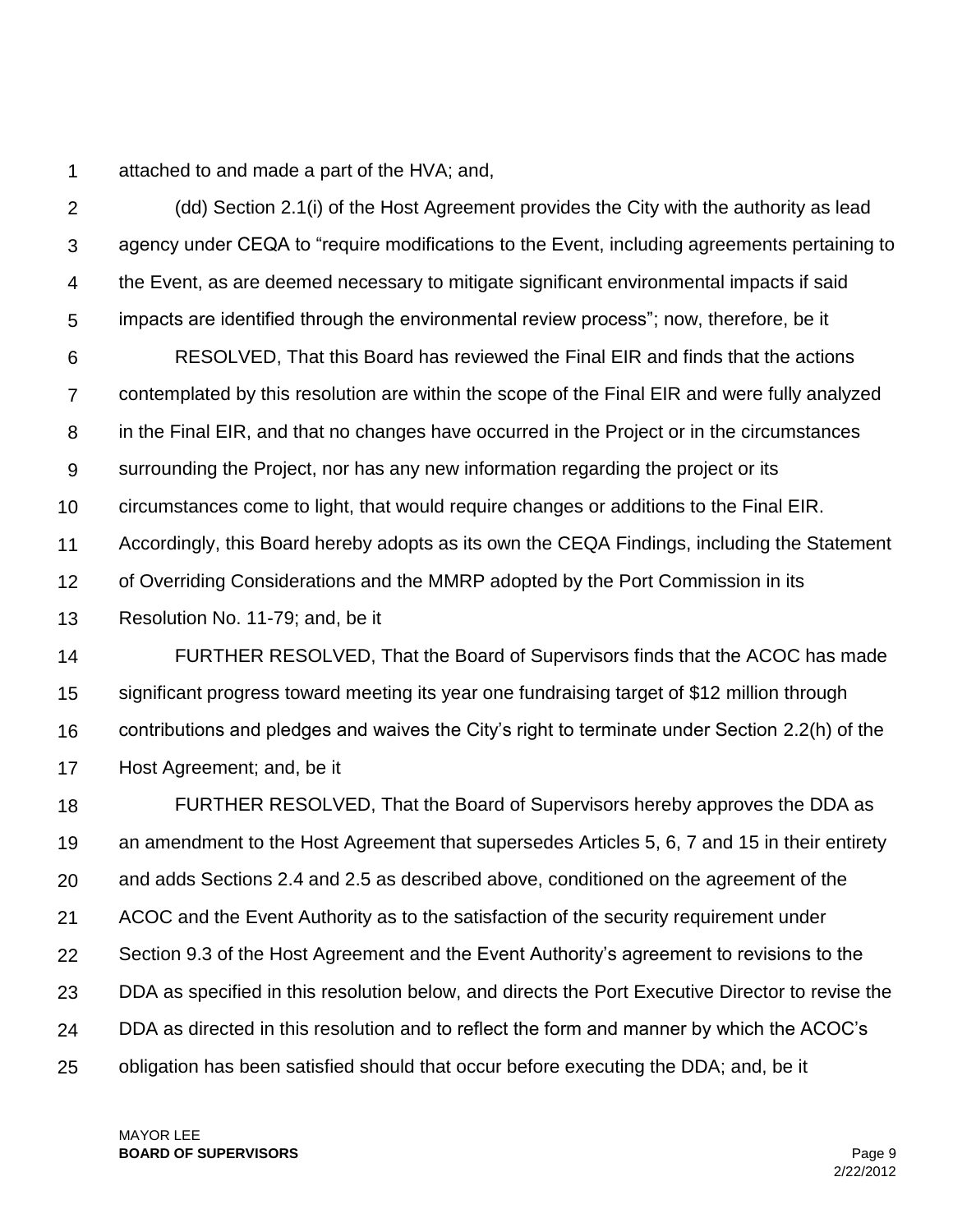1  $\mathcal{P}$ 3 4 5 6 7 FURTHER RESOLVED, In so doing, the Board of Supervisors hereby reaffirms and approves the Host Agreement, as amended by (a) the DDA as revised as specified in this resolution, including the allocation of responsibilities under the Memorandum of Agreement incorporated in the Host Agreement by Section 2.5, (b) the responsibilities set forth in the MMRP under Section 2.1(i) of the Host Agreement and the Implementation Plans (as so amended, the "Amended Host Agreement"), and (c) as specified in this resolution below; and, be it

8 9 10 11 12 13 14 15 16 17 18 19 20 21 22 FURTHER RESOLVED, That the approval of DDA by the Board of Supervisors is given on condition that the Event Authority agrees that the second sentence in DDA Section 1.5(c)(iii)(E) will be revised as follows: "*The Port will reimburse the Authority for the amount of its "Investment Value" above the Pre-Match Threshold (calculated according to Section 12.3 (Formula to Determine Investment Value)) through the application of Rent Credits used to balance Investment Value ("Balancing Rent Credits") to the extent the Authority has not been previously reimbursed by other sources. The Port's obligation to reimburse the Authority under this clause shall be limited exclusively to revenues derived from the following sources in the following order of priority:*"; and, be it FURTHER RESOLVED, That the approval of DDA by the Board of Supervisors is given on condition that the DDA provide that the proceeds of transfer fees payable to the Port as provided in DDA Section 13.2(b)(v) be dedicated to assist in providing affordable housing built on land under Port jurisdiction, subject to the agreement of the California State Lands Commission; and, be it FURTHER RESOLVED, That the Board of Supervisors hereby approves the Project as

23 described under the Final EIR, the Amended Host Agreement and the Implementation Plans,

24 and directs that the DDA as revised consistent with this resolution be returned to the Port

25 Commission for its consideration; and be it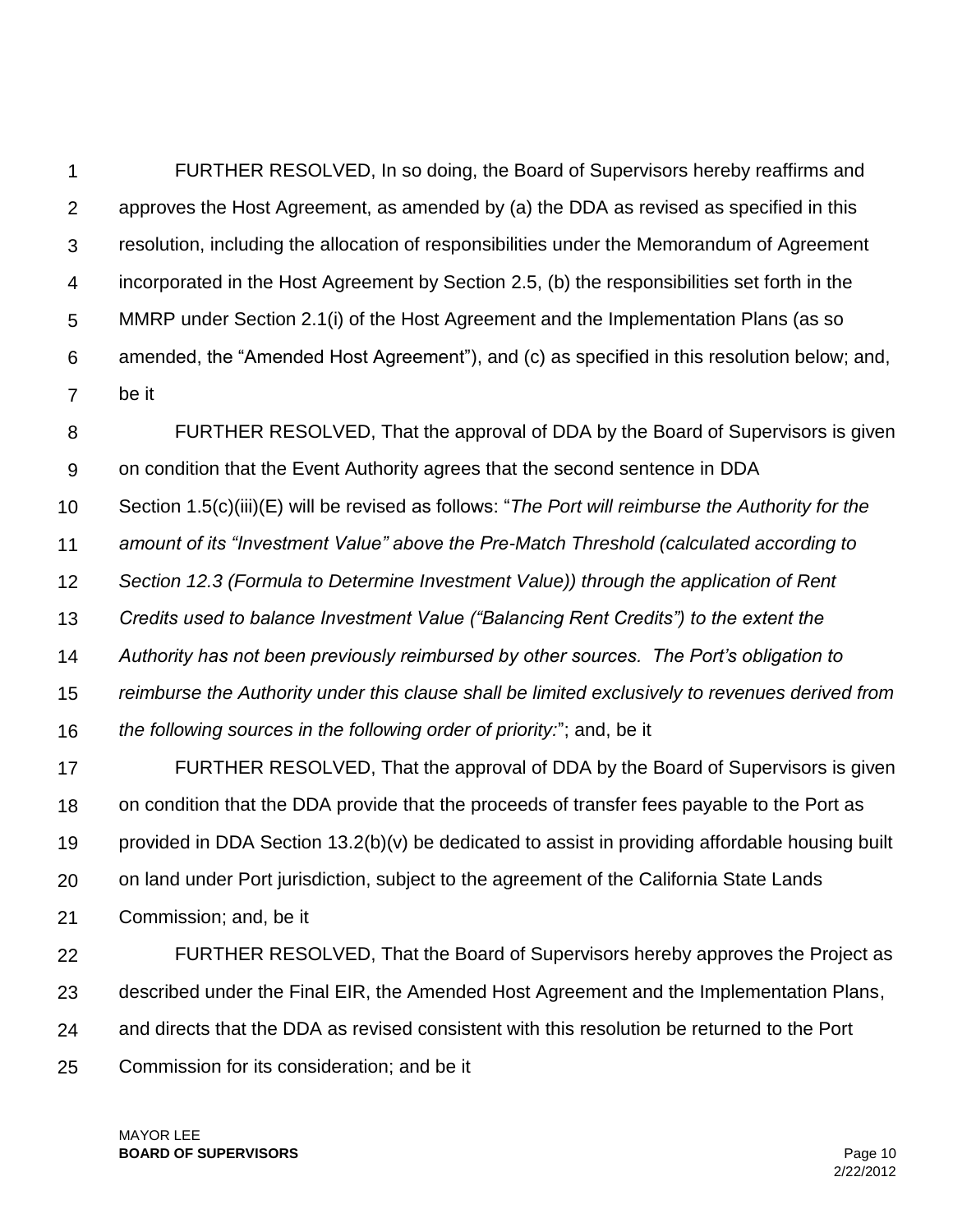1  $\mathcal{P}$ 3 4 5 FURTHER RESOLVED, That, upon Port Commission approval of the DDA as revised consistent with this resolution, the Board of Supervisors authorizes and directs the Executive Director of the Port (the "Executive Director") to execute the DDA in such final form as is approved by the Executive Director in consultation with the City Attorney and is consistent with the approvals granted under this resolution; and be it

6 7 8 9 10 11 12 13 14 15 FURTHER RESOLVED, That the Board of Supervisors authorizes the Executive Director to enter into any additions, amendments or other modifications to the DDA (including, without limitation, preparation and attachment of, or changes to, any or all of the exhibits or related documents) that the Executive Director, in consultation with the City Attorney, determine are in the best interests of the City, and otherwise do not materially increase the obligations or liabilities of the Port or the City or materially decrease the public benefits accruing to the Port or the City, and are necessary or advisable to complete the transactions which the DDA contemplates and to effectuate the purpose and intent of this resolution, such determination to be conclusively evidenced by the execution and delivery by the Executive Director of the DDA and any amendments to such document; and be it

16 17 18 19 20 21 22 23 24 25 FURTHER RESOLVED, That the Board of Supervisors directs the Executive Director to provide a progress report to the City Controller and the Budget & Finance Committee of the Board of Supervisors prior to the Event Authority's commencement of any Deferred Authority Infrastructure Work, which report shall include the financial status of the real estate transaction and the seismic upgrade of Piers 30-32; and be itFURTHER RESOLVED, That the Board of Supervisors authorizes the Director of the City's Office of Economic and Workforce Development (the "OEWD Director") to enter into any additions, amendments or other modifications to the Implementation Plans that the OEWD Director, in consultation with the City Attorney, determine are in the best interests of the City, and otherwise do not materially increase the obligations or liabilities of the City or materially decrease the public